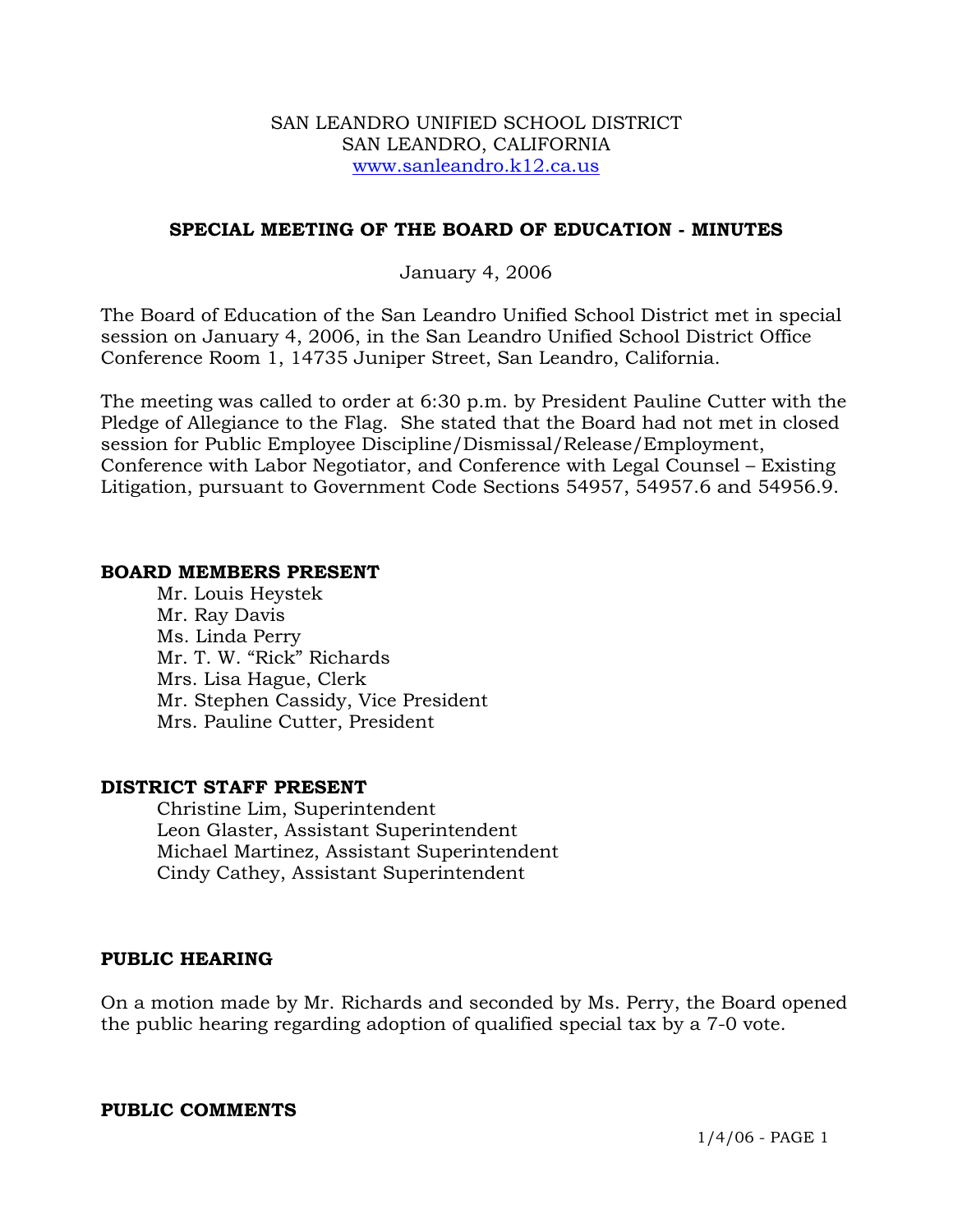Kathy Olivero, Hermy Almonte, Jason Procter, Sandra McClymont, Tim Holmes, John Sherwood, and Shari Neifeld spoke of the benefits to be derived if the measure was passed and urged the Board to place it on the ballot.

Deborah Cox, who volunteered to part of this effort to pass a parcel tax, emphasized, "We have to think of the kids," and "benefiting the children, benefits our whole community," adding that a local business owner indicated to her that she was fine with the local parcel tax.

Billy Campbell, Teamsters representative, praised the administration for looking out for the best interest of the District in all aspects, particularly Assistant Superintendent Leon Glaster for his innovative ways of generating additional funding for much needed things such as new carpet at the District Office, and replacement trucks for the maintenance department, stating that we need to get the message out to the community that the District can be trusted, the money is being spent wisely, but "it's just not enough."

Craig Williams, shared excerpts from the *California Commercial Property Tax Study*, which examined the inequalities in property taxes paid by commercial property owners across the state. He also encouraged the Board to proceed with the parcel tax.

Mike Mandel, a District middle school teacher, conveyed the importance of convincing those community members, who no longer have students in the District but are residents of San Leandro, to vote in favor of such a tax.

Sheila Jordan, Alameda County superintendent of schools, also attended the meeting in support of the parcel tax and campaign, stating that this is the time for the community to come together and support the schools, and that, "This parcel tax will make a significant difference and we have seen it make a significant difference in many districts throughout the county."

On a motion made by Mr. Richards and seconded by Ms. Perry, the Board closed the public hearing by a 7-0 vote

# **CONFERENCE**

General Services

# 1.1-CF Resolution #06-01, Proposing A Qualified Special Tax and Establishing Specifications of Election Order

Superintendent Lim explained that, at the direction of the Board at the last Board meeting, the District staff, along with legal counsel, had developed and was bringing forward for discussion and consideration of Resolution #06-01, Proposing a Qualified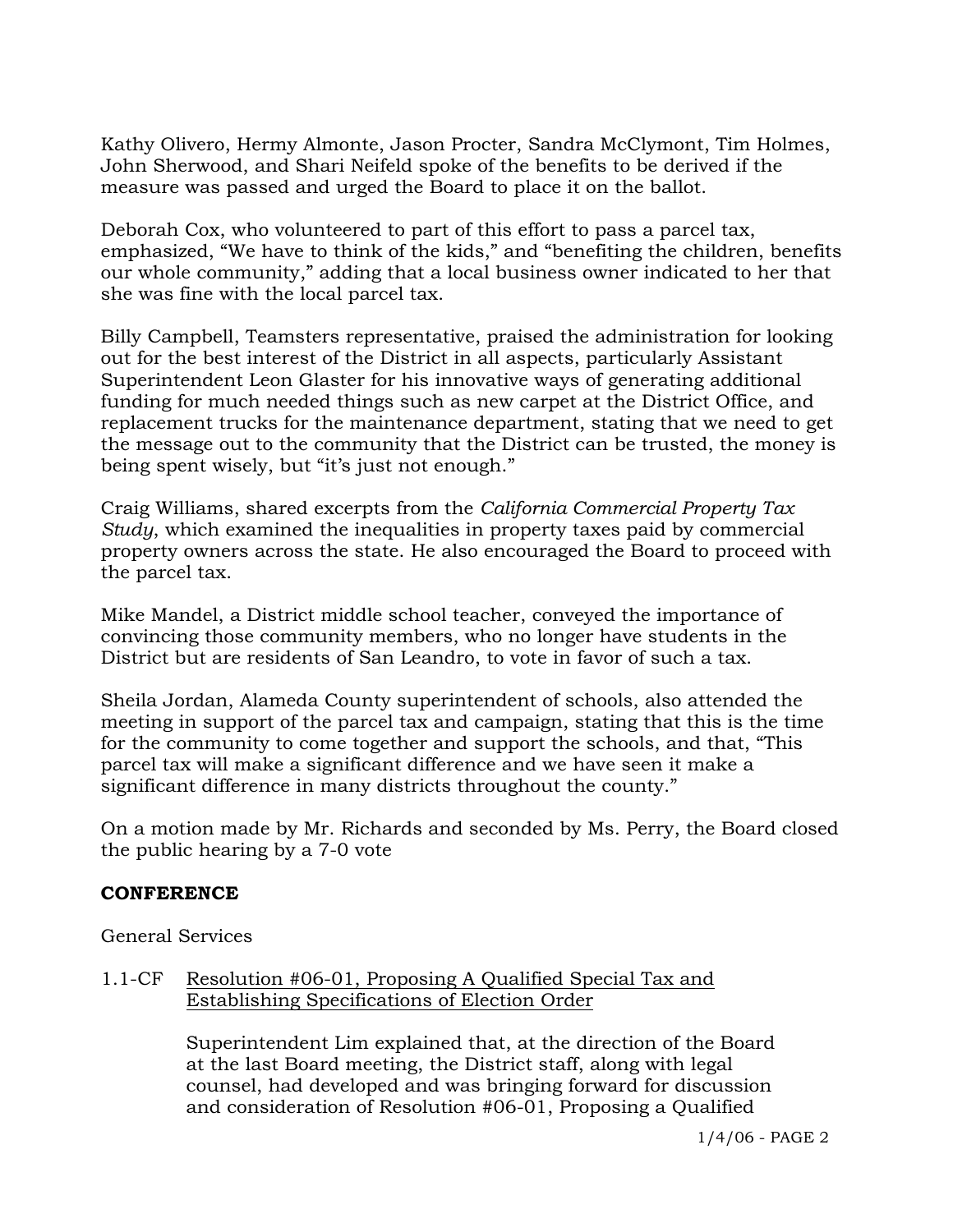Special Tax and Establishing Specifications of Election Order.

Adam Ferber, the District's legal counsel, reviewed the process in adopting a parcel tax resolution, stating that the resolution was not the parcel tax, but rather an order to the Registrars of Voters to hold an election on the ballot measure. The ballot measure, attachments, an impartial analysis from the county, two sets of arguments (pro and con), and a 75-word introduction briefly describing the purpose, rates, length of the tax, language regarding who is exempt, that expenditures would be monitored by an independent oversight committee would also appear in the ballot, adding that if the measure passed, the tax would be assessed and collected in the next tax year, July 1, 2006, and proceeds would be available to the District in early 2007.

A PowerPoint presentation outlined the resolution itself, which stated that the District was proposing a six-year, one-and-twotenths cents (\$0.012) per square parcel tax, beginning July 1, 2006, would offer an exemption to citizens 65 years and older, with expenditures monitored by an independent oversight committee, and would allocate funds in the following ways: up to 20 percent for school academic and enrichment programs; up to 9.5 percent for improving school safety; up to 33 percent would go towards attracting and retaining highly qualified teachers and staff; up to 9.5 percent to restoring custodians; up to 4.7 percent to increase music and art enrichment programs at every school; up to 4.7 percent for start-up costs for career technical education; up to 4.8 percent for at-risk middle school students; up to 8.2 percent technical support; and up to 5.5 percent would finance staff necessary to implement the measure.

Mr. Ferber further explained the nomination process, the composition of the Oversight Committee, and that each year an independent auditor, retained by the District, would conduct an annual audit of the District's finances to determine whether funds generated by this measure had been allocated and expended in conformity with the measure generally accepted accounting principals, and the Standards and Procedures for Audits of California K-12 Local Education Agencies.

Mr. Ferber said that if the Board voted to adopt this resolution and attachments tonight, an executed copy of the resolution would be transmitted to the Alameda County Superintendent of Schools, to the County Board of Supervisors, and the County Registrar of Voters, and the measure would appear on the April 11, 2006 ballot.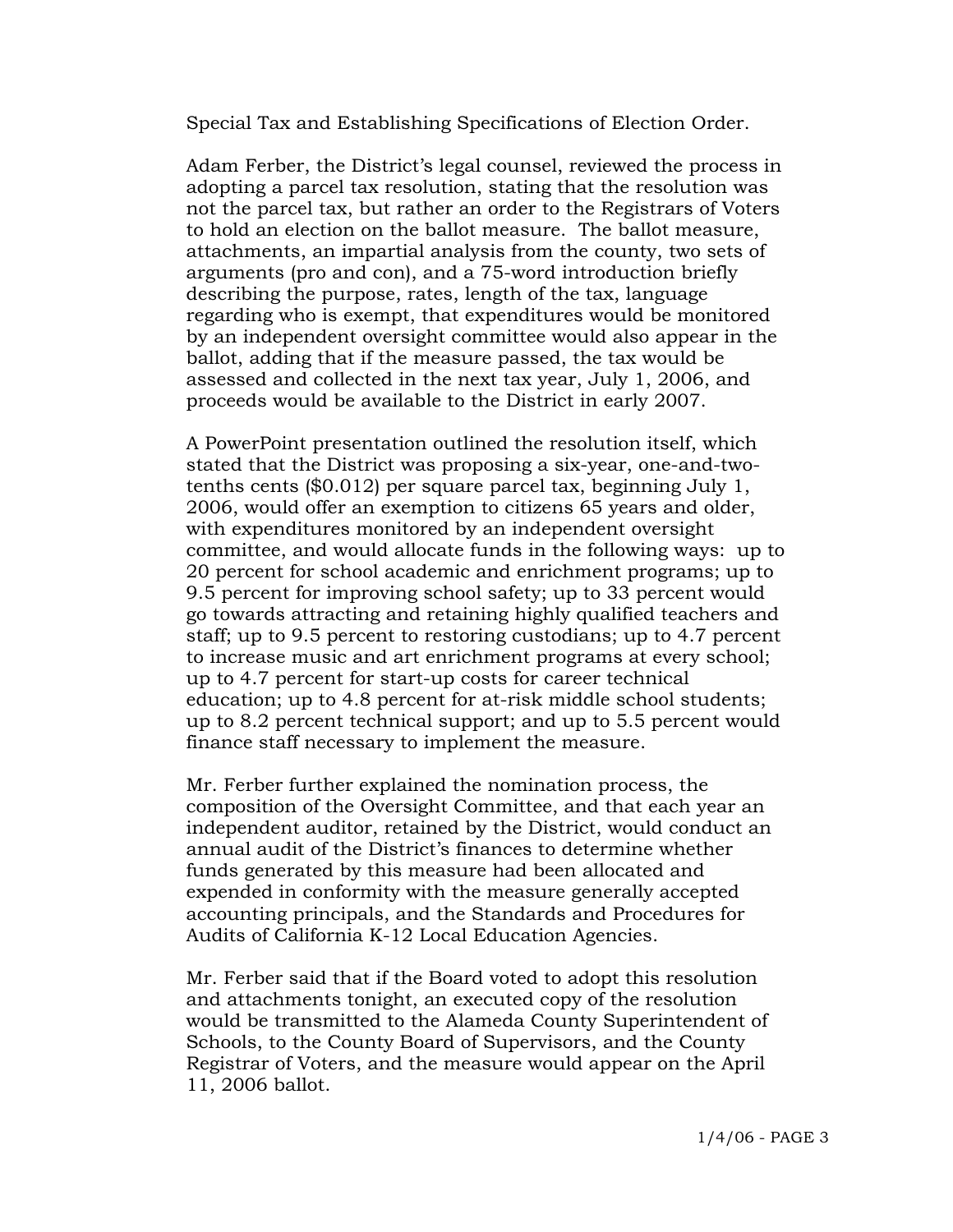Following the presentation, Mr. Ferber entertained questions and comments from the Board.

• While Mr. Davis agreed for the need to have a parcel tax, and supported even a higher parcel tax, he advocated for postponing the election until November, so that the District might gain the support of the San Leandro Chamber of Commerce and other business leaders.

 His concerns included how the tax would be levied, the need to attract more District parents to the campaign, and lack of support from the apartment owners and San Leandro Chamber of Commerce. He noted that there was not a representative listed from the apartment owners on the oversight committee, and only one nomination from the City of San Leandro. He also questioned the value of student representatives from San Leandro High School and Lincoln High School on the committee, and whether or not there should be a member nominated by the Superintendent.

 Despite his concerns; however, Mr. Davis did say that should the Board pass the resolution for an April election, he would work diligently to help pass a much needed parcel tax.

• Mr. Richards asked legal counsel about the role of the school board as a collective entity versus individual roles of Board members once the resolution was passed. Mr. Ferber said that Education Code 7054 restricted the Board, as a collective entity, from engaging in any partisan political activity with respect to the parcel tax. As individual members, however, they could advocate as you chose to, so long as the member did not use public funds or public facilities.

 While the remainder of the Board acknowledged the lack of support from the business community, they all felt it was important to move forward with the campaign, due to the financial needs of the District, and that an "uncrowded" April ballot offered the best chance of success.

- Prior to her comments, Ms. Perry suggested adding, *"City of San Leandro"* to the Senior Commission, so there would not be any confusion as to which commission was being referred to. Trustee Perry then added that we can't depend on the state, we need to do it locally, and take control of the funds that go towards our local schools and "if we don't act now, we will slip further and further behind."
- Mr. Heystek enthusiastically said, "Let's do this. Let's do it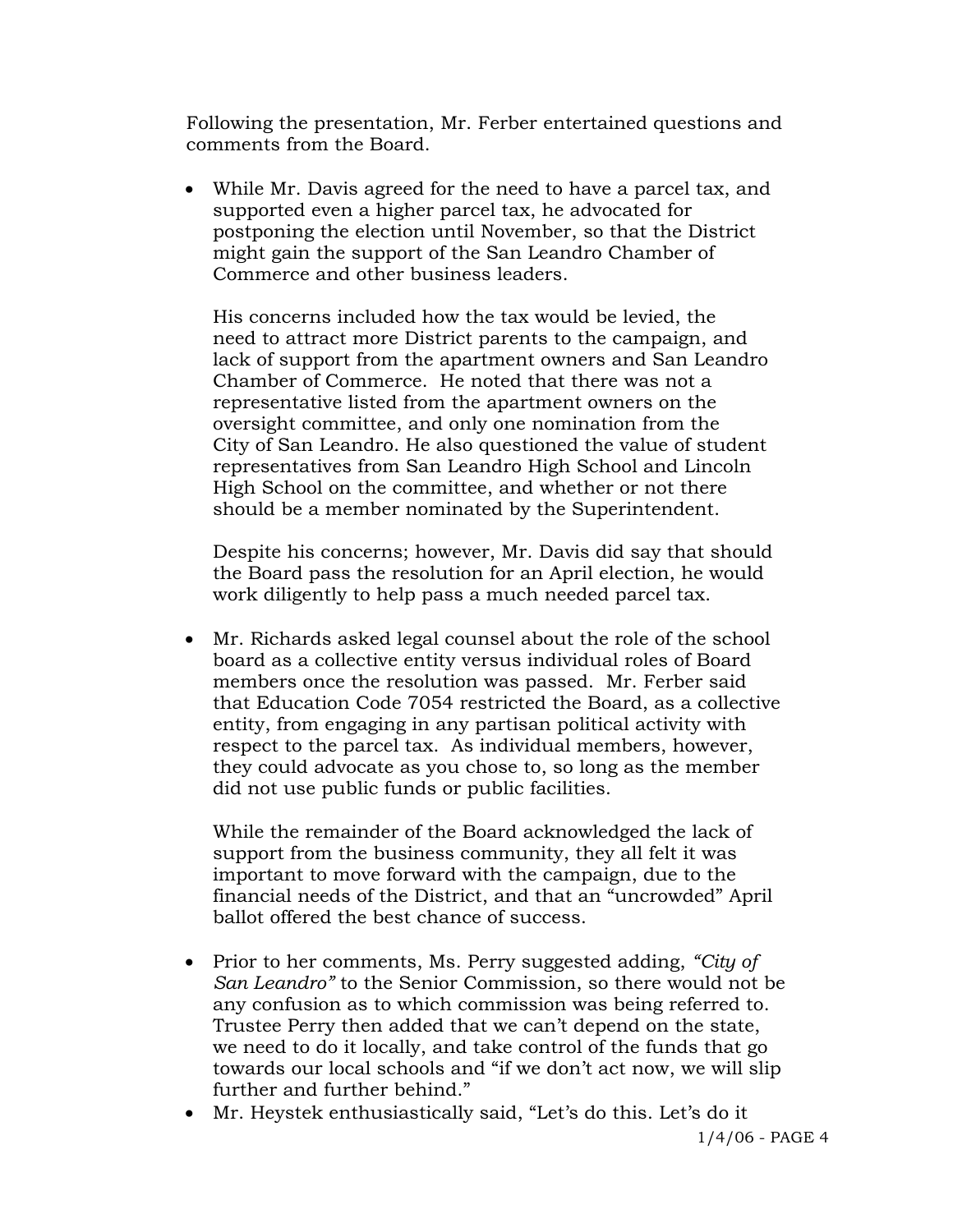now", adding that this was a reasonable assessment to start with, respectful of the tolerance of the financial capability of the community, was renewable in six years, and through the community engagement process and the work of District staff and Board, the District was regaining the trust of the community.

• Mr. Cassidy, during an impassioned speech, rebutted Mr. Davis' concerns, stating that the District would go out on, April 11, 2006, to pass this measure because it would be the right thing to do, and we would do it with conviction and as hard as we could.

 In an effort to explain the financial situation and to help educate the community to enable them to talk to their neighbors about the necessity and fairness for this tax, he shared excerpts from the *Alameda County Office of Education's 2003-04 Financial Statistical Report*, and an article from the San Francisco Chronicle regarding the Governor's new budget and a chart comparing California with the other high populated states in per pupil spending for 2003/2004. Stressing the importance of improving local revenue in order to achieve the desired school district, Mr. Cassidy concluded that "We have to take ownership over the schools, and we do this by paying for them on the local level."

- Mrs. Hague felt that while the money being considered was not enough, it was a start, but most importantly was, "that we start, and we succeed." Despite the challenges, she was still leaning towards the April election.
- Mrs. Cutter agreed that the time was now to proceed, adding that the District needed to make the City understand our need for their continued, sustainable support that we could count on, and she believed that the City would ultimately support the schools to be successful, just as the District has supported the City in all of their efforts.

Following Board comments, it was agreed to begin the discussion of any concerns, and make suggestions regarding the resolution.

Prior to the discussion, Mr. Davis thanked Mr. Cassidy for respecting his right to have a differing opinion and for representing concerns that are expressed by constituents, and most importantly following board protocols by not attacking a fellow Board trustee in a public meeting.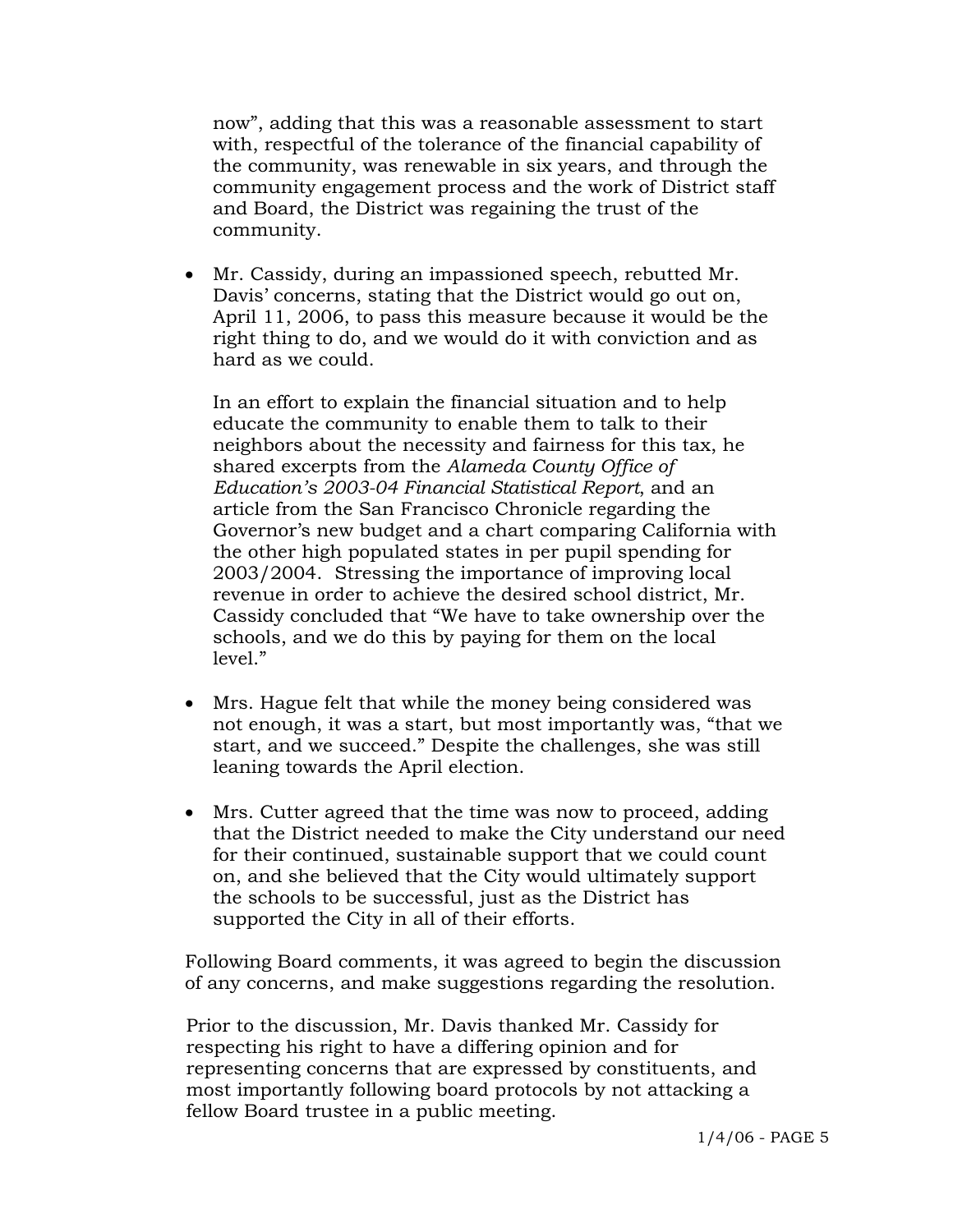The discussion continued regarding the composition of the Quality Education Oversight Committee, the reporting process, amount of the tax, and the date of the election.

- The Board agreed that the Quality Education Oversight Committee would be a twenty-seven member committee composed of the following people (changes noted in bold), who then would determine the term of their commitment, and adopt bylaws at their first meeting:
	- 1. One parent/legal guardian member nominated by each of the District's School Site Councils (SSC).
	- 2. One parent/legal guardian members nominated by the District English Language Advisory Committee (DELAC).
	- 3. One employee member nominated by each of the District's employee union/associations.
	- 4. **Two members residing within the San Leandro Unified School District** nominated by the City of San Leandro.
	- 5. Two members nominated by the San Leandro Chamber of Commerce.
	- 6. **One** senior **citizen** member **residing within the San Leandro Unified School District** nominated by the **City of San Leandro** Senior Commission.
	- 7. One San Leandro High School (SLHS) student member nominated by the SLHS principal.
	- 8. One Lincoln High School student members nominated by the Lincoln High School principal.
	- 9. One member nominated by the District's Superintendent of Schools.
	- 10. **One member nominated by the Rental Housing Owners Association of Southern Alameda County**.
- It was the consensus of the Board to add the following language to letter "b" under Accountability and Compliance Measures regarding the reporting process: "*In addition, the regular reporting of the fund balances given to the Board of Education shall also be transmitted directly to the Quality Education Oversight Committee (below)."*

Mr. Glaster noted that on page 7 under "I" it should say "Up to five-and-one-half percent **(5.6%)**."

• The Board shared their thoughts on the proposed one-andtwo-tenths model, or to consider a one-cent model.

1/4/06 - PAGE 6 Mr. Heystek, Mr. Richards, Ms. Perry, and Mr. Davis favored the one-and-two-tenths cents model (\$0.012). President Cutter felt that, based on the community survey, the success rate would be greater if the District went with the one-cent model and Trustee Cassidy agreed,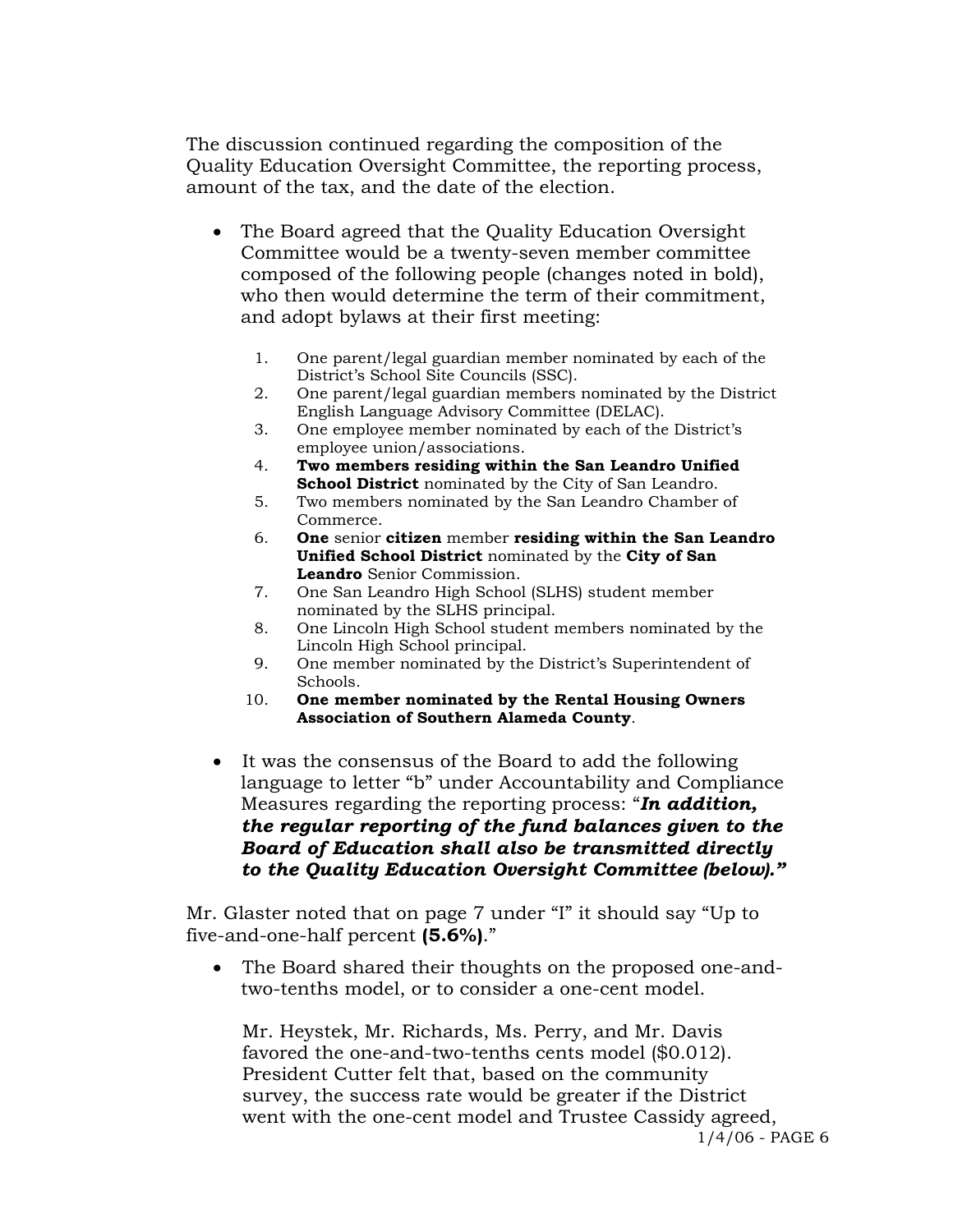stating that it was important that the measure was enacted. While Mrs. Hague wanted the "best of both worlds", she favored the one-cent model too.

 When asked by Mr. Richards how the District could "sell" this to the community, District consultant, Connell Lindh, felt, "the simpler the better," indicating that the one-cent model would be easier for the community to understand. He reminded the Board that, looking at the polling data, both models were higher than what the community said they would support. It was his opinion that it would be foolish, or would look foolish, to go for the higher amount "because it feels good."

 It was the consensus of the Board to go for the one-and two-tenths cents (\$0.012 parcel model.

On a motion made by Mr. Richards and seconded by Ms. Perry, the Board adopted Resolution #06-11, Proposing a Qualified Special Tax of one-and-twotenths cents (\$0.012), and Establishing Specification of Election Order, by a 6-1 vote. Mr. Davis voted no.

## **PUBLIC TESTIMONY**

None

# **BOARD MEMBER COMMENTS**

Mr. Davis said that he had not heard from District staff whether or not the newly enacted legislation, AB 1234, concerning ethics training applied to the Board. He also said that because he had not received the minimum order of twelve for shirts and jackets, perhaps District staff would be interested in participating.

Mr. Cassidy thanked all of those in attendance tonight for their support. He hoped that for those who still had doubts, they would be able to work together and talk it through with the District, and ultimately support the parcel tax.

Mrs. Cutter echoed Mr. Cassidy's sentiments, and was really happy that the Board decided to move forward.